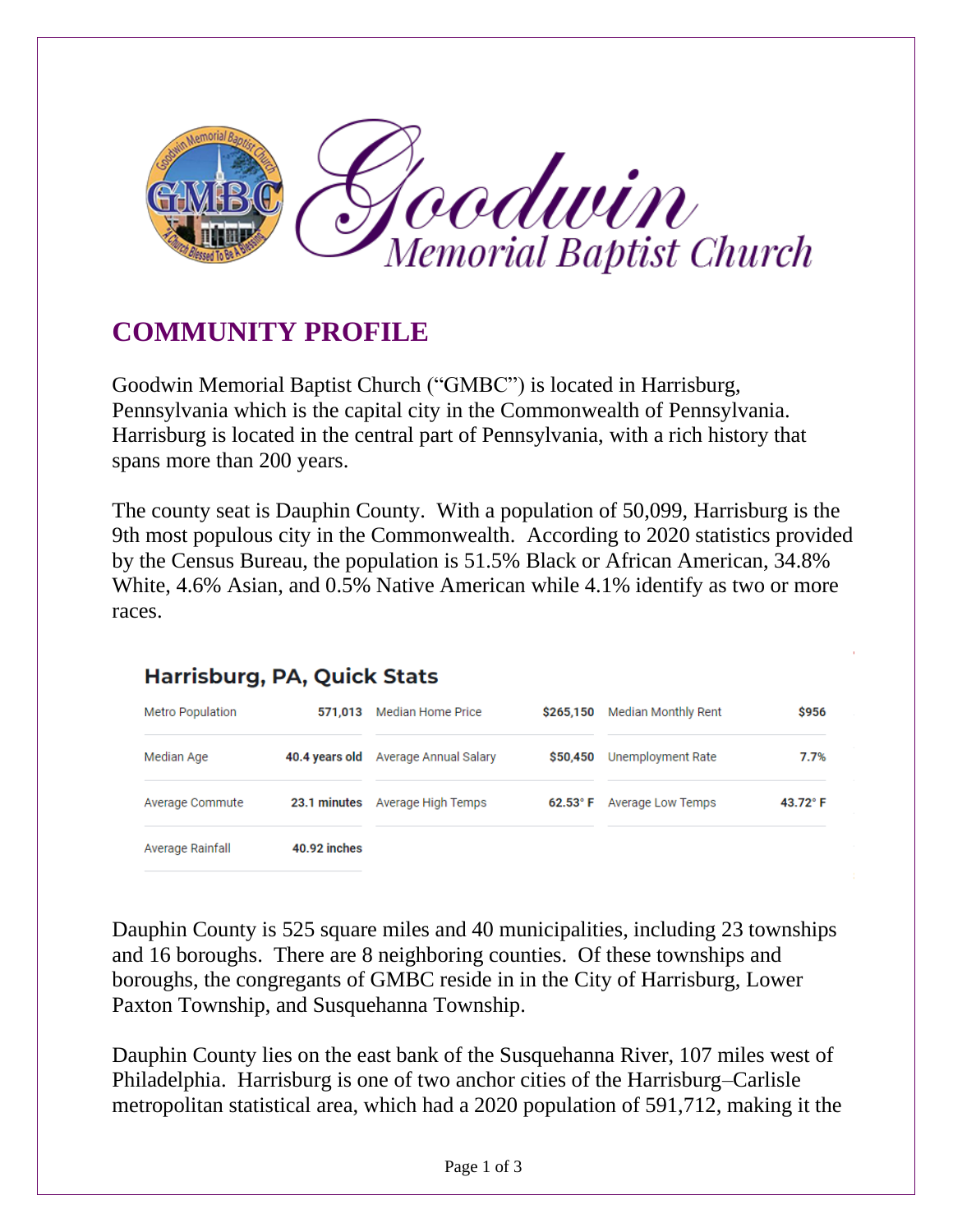fourth most populous metropolitan area in Pennsylvania and 98<sup>th</sup> most populous in the United States. It is the largest city of the Harrisburg–York–Lebanon, PA Combined Statistical Area, also known as the Lower Susquehanna Valley region.

GMBC location is central to several school districts including:

- Harrisburg City School District
- Central Dauphin School District
- Lower Paxton School District
- Susquehanna Township School District
- Lower Dauphin School District Hummelstown
- Derry Township School District Hershey
- East Pennsboro Area School District Enola
- West Shore School District municipalities of Lemoyne, New Cumberland and Wormleysburg boroughs and Lower Allen Township in Cumberland County
- Mechanicsburg School District Cumberland County
- Camp Hill School District Cumberland County

The metropolitan area is home to several colleges and universities including:

- Penn State Harrisburg
- Harrisburg University of Science and Technology
- Messiah University
- Central Penn College
- Harrisburg Area Community College
- Dickinson College
- Elizabethtown College
- Penn State College of Medicine
- Widener University Commonwealth Law School
- Penn State Dickinson Law School

The metropolitan area is home to the following health care systems:

- UPMC Harrisburg
- UPMC Community Osteopathic
- UPMC West Shore
- UPMC Carlisle
- Penn State Health Milton S. Hershey Medical Center
- Penn State Health Children's Hospital